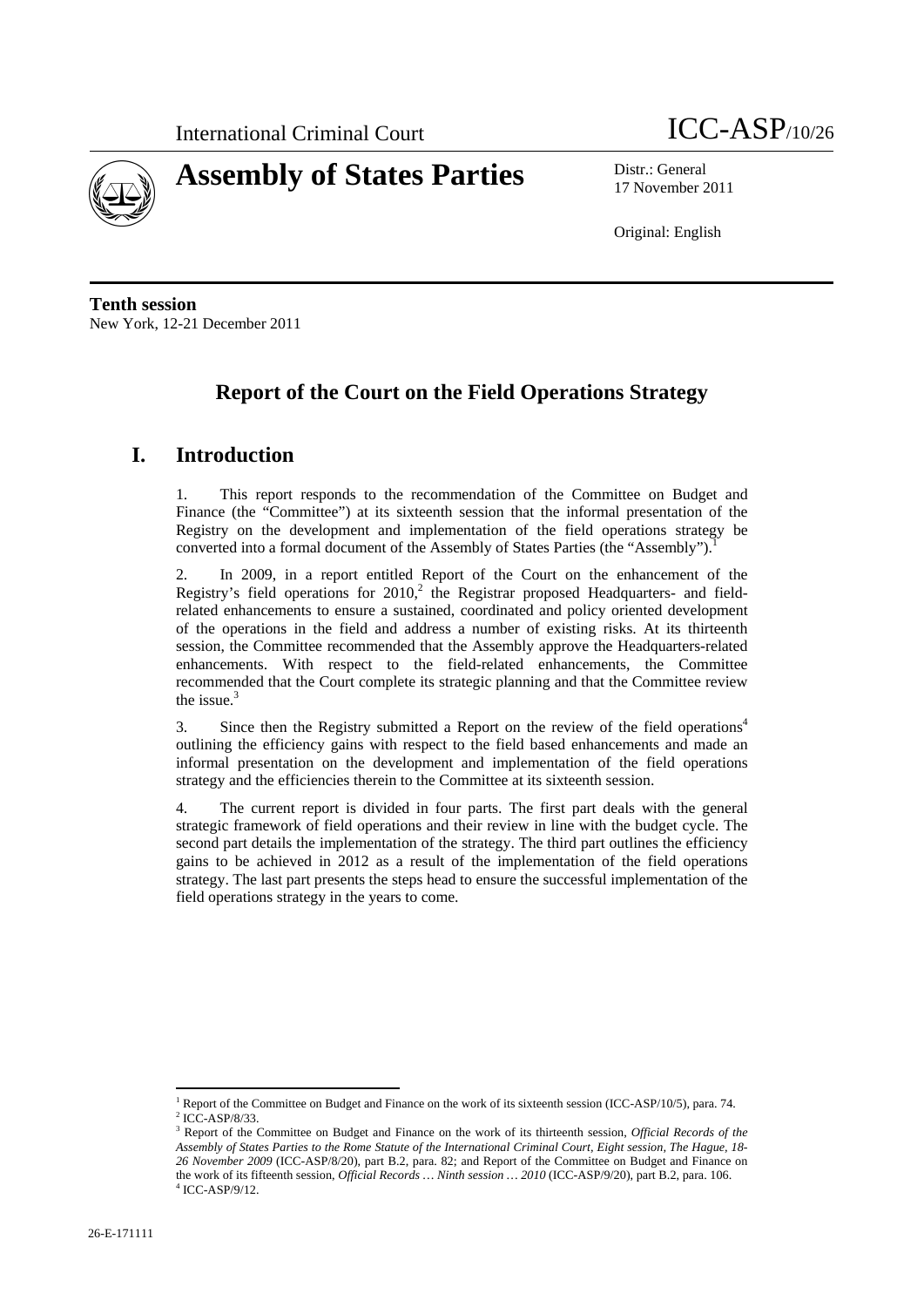# **II. Framework of the field operations strategy**

#### **A. Field operations as part of the Strategic Plan of the Court**

5. The field operations strategy is an integral part of the revised Strategic Plan of the Court.<sup>5</sup> By enabling victims to exercise their statutory rights of participation and reparation, ensuring protection of victims and witnesses and assisting the counsel teams, effective field engagement can advance fair, effective and expeditious public proceedings and ensure the full exercise of the rights of all participants (goal 1). Through outreach programs and close cooperation with all stakeholders, field operations enhance awareness of and increase support for the Court (goal 2). Finally, conducting operations in the field in an appropriate form, in particular through the establishment of field presences, enables the Court to achieve desired results with minimal resources through streamlined structures and processes while maintaining flexibility (goal 3).

#### **B. General principles underlying the field operations strategy**

6. Field operations strategy is guided by the following general principles:

(a) *Judicial driven*: Bearing in mind the Court's judicial mandate, field operations strategy is constructed on the principle that field operations are, at all times, closely linked to, and driven by, the judicial developments and the different judicial phases in each situation. In each situation before the Court, establishing a field presence is the most efficient way to implement the Court's mandate provided that the host State extends its full cooperation and the prevailing security situation allows it.

(b) *Scalable, time-bound and tailored operations*: Field operations are adapted to the specific context, taking into account the judicial phases of the situation before the Court and the factors with impact on field operations as outlined in the report on the review of field operations.<sup>6</sup>

(c) *Maximizing efforts and resources*: Maximize the impact of field operations through the efficient use of existing resources and proper planning and coordination of strategies and action plans of the various sections of the Registry, where necessary, in close cooperation with other organs that are engaged in the field. This entails prioritizing of operations and redeployment of resources between exiting situations or within the situation while ensuring a core capacity able to respond to unforeseen developments and/or new situations before the Court.

(d) *Maximizing cooperation*: Maximize interaction and cooperation with all actors in and/or near situation countries, including national authorities, United Nations agencies and other organizations and local actors with a view to drawing upon their expertise and capacities.

(e) *Effective support for judicial cooperation*: The field offices, key tools of the implementation of the field operation strategy, are essential in ensuring timely and effective support from the authorities of the situation countries with regard to requests for judicial assistance and cooperation and other orders of the Chambers.

(f) *Service-oriented operations*: Coordinate effectively the Registry's field-based functions and provide timely and high-quality support and assistance to its clients, namely the Office of the Prosecutor, Trust Fund for Victims and counsel in implementation of the respective responsibilities.

*Exit strategy*: The field operations strategy is developed and implemented with a view to contributing to a lasting legacy in situation countries within existing resources.

 $\overline{a}$ 

<sup>&</sup>lt;sup>5</sup> Revised strategic goals and objectives of the International Criminal Court 2009 – 2018 (ICC-ASP/7/25), annex.  $^{6}$  ICC ASP/0/12, sort I B

 $6$  ICC-ASP/9/12, part I.B.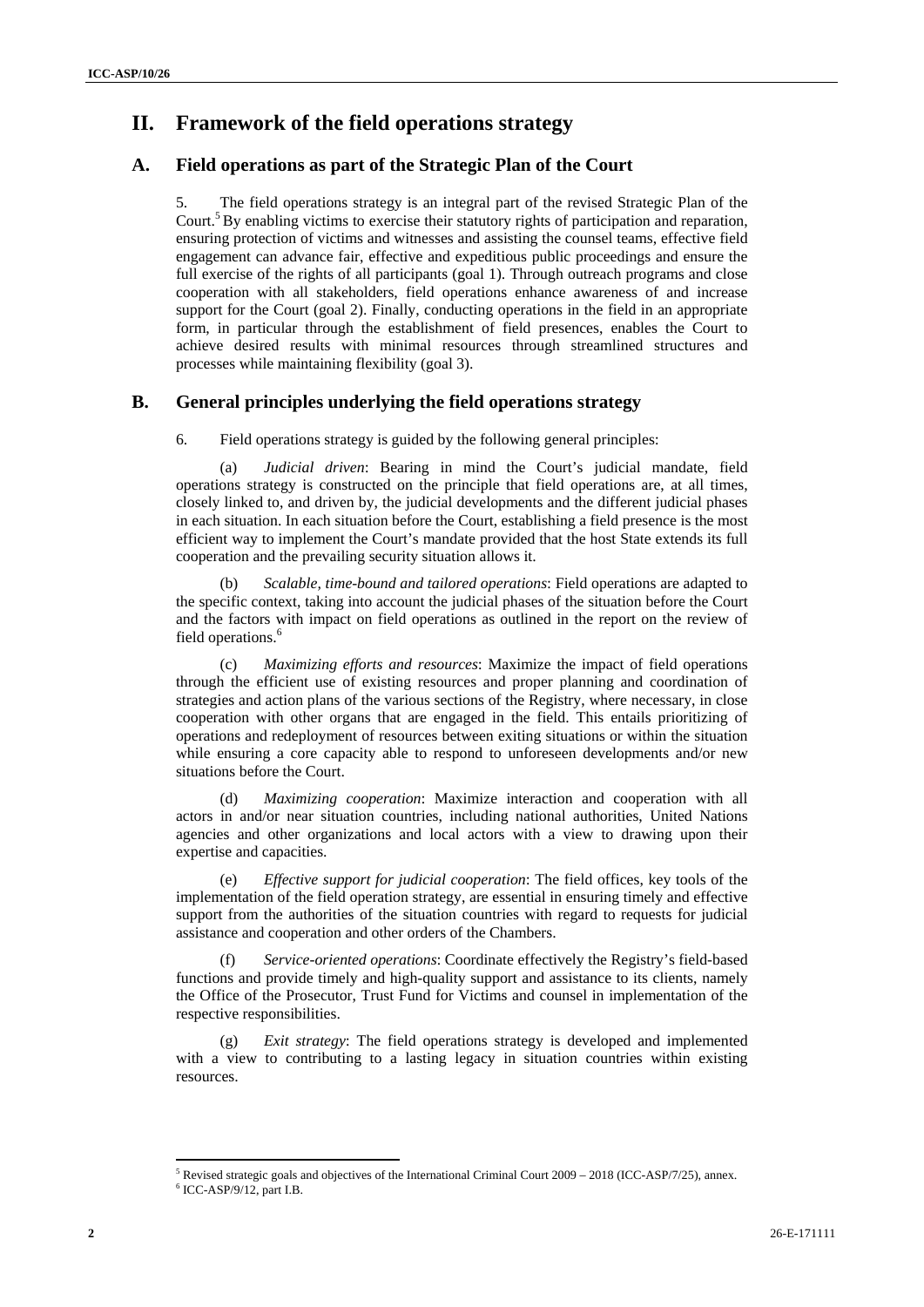(h) *Staff-friendly environment*: The successful development and implementation of field operations strategy largely depends on coordination and management of the staff and non-staff resources, in particular field-based. Therefore, the recruitment and retention of staff with field experience and expertise is key. At the same time ensuring the mobility of and quality condition of service for the international staff and, upon completion of the Court's work in a situation country, support for locally-recruited staff in their search for country-based alternate employments contributes to the efficient use of staff resources and their rapid absorption by the local market.

### **III. Implementation**

7. The implementation of the strategy is ensured at the Headquarters level by the Field Strategic Planning and Coordination Unit of the Field Operations Section. The Section leads the planning process through the Registry Field Coordination Working Group consisting of representatives of the following Sections: Public Information and Documentation Section, Victims Participation and Reparation Section, Victims and Witnesses Unit, Safety and Security Section, Special Advisor to the Registrar on External Relations and Cooperation. The Registry's clients, namely the Office of the Prosecutor, the counsel and the Trust Fund for Victims are associated to this consultative process. The consultation involve the consolidation of each operational work plan and staff and non-staff resources of each Registry Section needing field based presence and/or undergoing activities in or in relation to a situation country. The Registry's clients are required to provide the volume and nature of the services required from the Registry, their frequency, allocation of staff in-country resources if needed. On the basis of the information provided inter-user impact and feasibility is assessed. Additionally, feasibility studies on the costeffectiveness of outsourcing certain services and/or relying on host States cooperation and/or United Nations capabilities and services to lower the costs of the field operations are undertaken. This process has been formalized through the Standard Operating Procedure on the review of the field presences.

8. The strategic review of the field operations allows the Registrar to take decisions with respect to managerial actions needed to be put in place in the following year, thus improving effectiveness and efficiencies of the Court's operation in situation countries. The decisions taken by the Registrar can range from closing of field offices and/or presences to scaling down and/or up and redistribution of staff and/or non-staff resources to areas of greater operational needs. Realignment of the strategic review with the proposed budget for the year head concludes the strategic planning and coordination cycle.

9. Additionally, the Field Operations Section has put in place a Strategic Operational Planning Method that allows the implementation of a coordinated operational approach for field operations when faced with new and/or unforeseen events such as: referral of a new situation to the Court, new investigations resulting in new arrest warrants executed swiftly, decision by judges to seat *in-situ* any other major operational events affecting the work of the Court.

10. In the absence of a formal field-based authority, the implementation of the field operations strategy, at the field level, is regularly monitored from Headquarters by the Field Strategic Planning and Coordination Unit for field strategic and cooperation matters and by the Field Operational Support Unit for all administrative and logistic aspects. Recommendations are made to the Registrar with respect to changes needed to the implementation process should judicial and operational developments change.

## **IV. Evaluation**

11. Following the strategic review of the field operations undertaken at the beginning of 2011, the implementation of the field operations strategy has already had a positive impact on the Field Operations Section budget for 2012. This is described below in further details: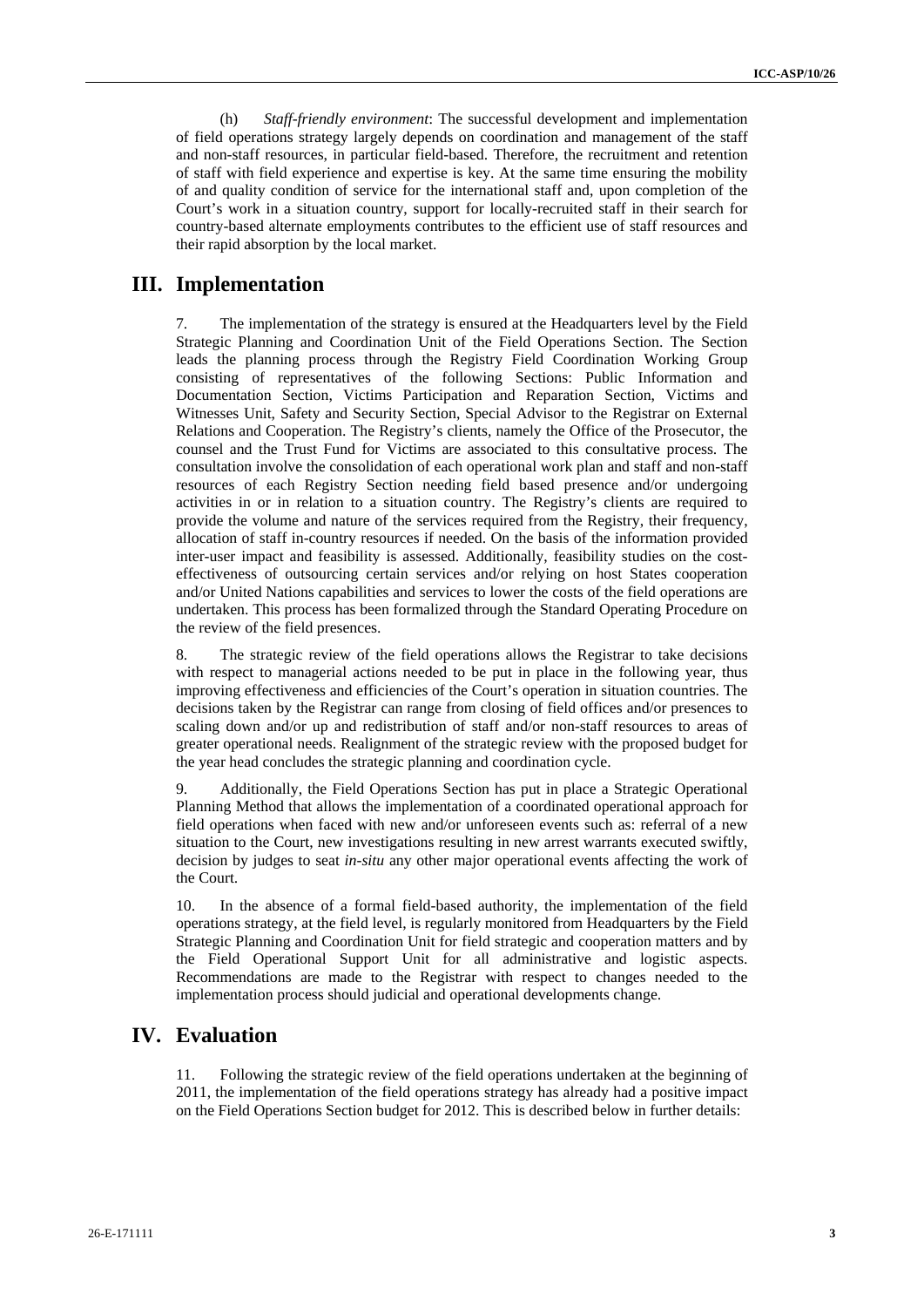(a) The Registry closed down its field office in Abéché and its presence in N'djamena (Chad), thus reducing its field presences from seven to five. Accordingly, two field offices will remain in 2012, one in Bangui (Central African Republic) and one in Kinshasa (Democratic Republic of the Congo), due to the on-going trial activities in both of those situation countries. In addition, a forward field presence in Bunia (Democratic Republic of the Congo), linked to the main field office in Kinshasa, will continue to support ongoing trial activities in the Lubanga and Katanga/Ngudjolo cases, and ongoing activities related to investigations in the Kivu provinces in connection with the Mbarushimana case, as well as servicing all other clients. A limited and reduced field presence will be kept in Kampala (Uganda) in order to provide required services to the Office of the Prosecutor and the Trust Fund for Victims in relation to their work in Uganda and the eastern part of the Democratic Republic of the Congo, as well as to support a very limited number of Registry residual activities. Finally, a limited Registry task-force field presence will remain in Nairobi (Kenya), mainly to ensure the coordination of the different activities in relation to the two ongoing cases.

(b) Uganda situation (Kampala Field Office): Important decrease in the Registry field based staffing. The Field Operation Section will continue deliver services to remaining field based clients: Office of the Prosecutor (50 per cent field based staff increase in 2012) and the Trust Fund for Victims (100 per cent staff increase in 2011 and maintained in 2012). The Section will have a minimum in country capacity ready to be activated to full scale should judicial developments change.

Both international and local staff have benefited in the last year of language courses. For the internationally recruited staff the newly acquired language skills allowed their redeployment to existing situations to respond to increased workloads. Consequently, the field expertise built over the five years in Uganda is retained by the Court and used to respond to increased operational requirements in other situations.

(d) Sudan situation (Chad/N'Djamena Field Office): Closure of the Abéché Field Office as of 1 July 2011 and of the N'Djamena field presence as of 31 December 2011. The Section will preserve at the Headquarters staff capacity to support any residual work in the country through missions undertaken by Registry and its clients as needed in relation to the case *The Prosecutor v. Abdallah Banda Abakaer Nourain and Saleh Mohammed Jerbo Jamus*.

(e) Upon the Registry's request for assistance and cooperation, the French authorities granted the permission to store at zero costs, in N'Djamena, the suitable assets recovered from the closure of the Abéché Field Office. These assets are ready for redeployment and use wherever practicable and economical. Judicial developments in the situations before the Court, unforeseen events, volume of field based activities and the operational needs of its clients will be dictating their use.

(f) By way of example, in 2005 the Court spent approximately  $\epsilon$  720,000 with the initial set-up of the Abéché Field Office<sup>7</sup> with a lead time of eight to nine months in its set-up. These savings will allow the Court to deploy these assets, if and when needed, at an estimated cost of  $\epsilon$ 40,000. Additionally, it is estimated that between 40 to 90 days would be needed to transport these assets within the continent if and when needed.

(g) Additionally, in cooperation with the Learning and Development Unit of the Human Resources Section a training scheme has been implemented in 2011 to the benefit of local staff to support their efforts of reintegration at the country level in the labour market. An analysis of their training needs has been conducted. ICT focused trainings and language courses have been offered to allow them to acquire new skills and competencies which, in turn, will make them marketable in Chad.

(h) 11 posts (over one forth of the total Field Operations Section staffing) will be redistributed to situations with greater operational needs.

The Field Operations Section will maintain core capacity in staff and nonstaff resources available to coordinate and support work in relation to new situations and unforeseen events.

 $\overline{a}$ 

 $<sup>7</sup>$  This figure excludes expenses incurred in relocating the office, which took place in 2007.</sup>